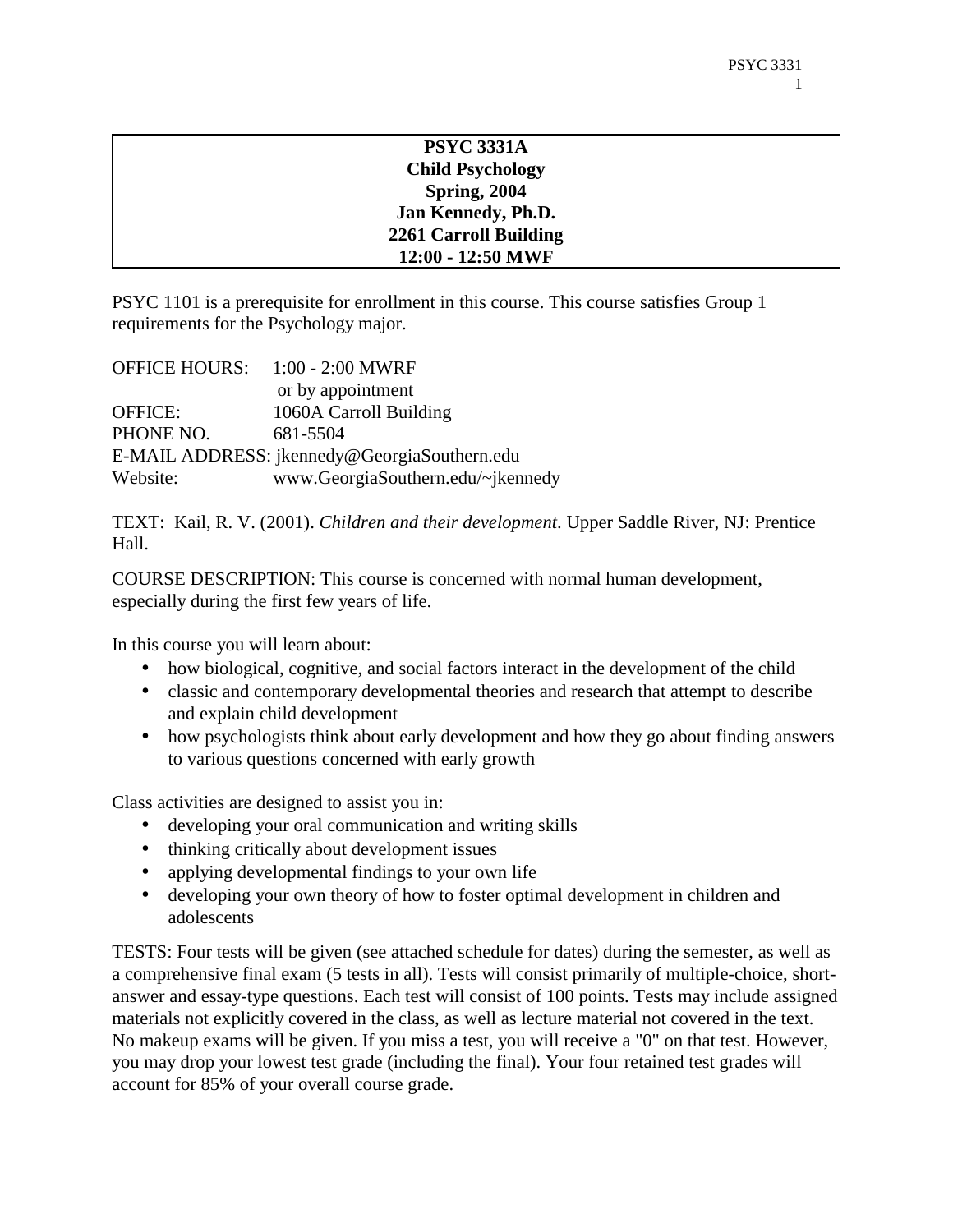Exams will be given during the first 40 minutes on the scheduled date. After 40 minutes, we will go over the objective portions of the test so that you can have immediate feedback on how well you did. No one will be admitted to a test session after the first student to complete the test has left the room. I will keep a running account of your grade in the course, if you like, on my door, by a code name, so you will always know where you stand in the course.

"WEEKLY" PROJECTS: On most Wednesdays you will be given an opportunity to complete a project involving observations of children, interviews with parents or child care professionals, or other appropriate observations so you can apply the concepts that we will be learning in class. If you decide to complete a particular project, the following requirements **must** be met (absolutely no exceptions):

- (1) you must turn in your 2-3 page summary of your activity the following Monday at the **beginning of class**;
- (2) you must **be present** to share your data, observations, conclusions, etc. with the class;
- (3) the paper must be **typed** and **stapled.**

You are required to complete three of these projects, which together account for 15% of your grade. Each project is worth 100 points. A list of the projects is attached, along with the chapter associated with the assignment so that you can plan accordingly. Detailed instructions for each project will be given at the appropriate point in the term (when we are beginning to cover the relevant chapter). If you choose to complete more than three projects, I will count the three highest grades for projects completed.

GRADES: In summary, each assignment is weighted in the following way:

| <b>Assignment</b>             | <b>Percentage of Final Grade</b> |    |
|-------------------------------|----------------------------------|----|
| Tests (4 highest test grades) |                                  | 85 |
| 3 Projects                    |                                  | 15 |

Final Grades will be assigned as follows

| Grade | Average  |  |
|-------|----------|--|
| A     | 90-100   |  |
| B     | 80-89    |  |
| C     | 70-79    |  |
| Ð     | 60-69    |  |
| F     | Below 60 |  |
|       |          |  |

CLASS ATTENDANCE AND PARTICIPATION: You are expected to be present and on time for each class meeting. Of course, you are responsible for material covered and announcements made during your absence from class. Your thoughtful participation in class discussions will make the course more meaningful to you and make it a more interesting course for you and your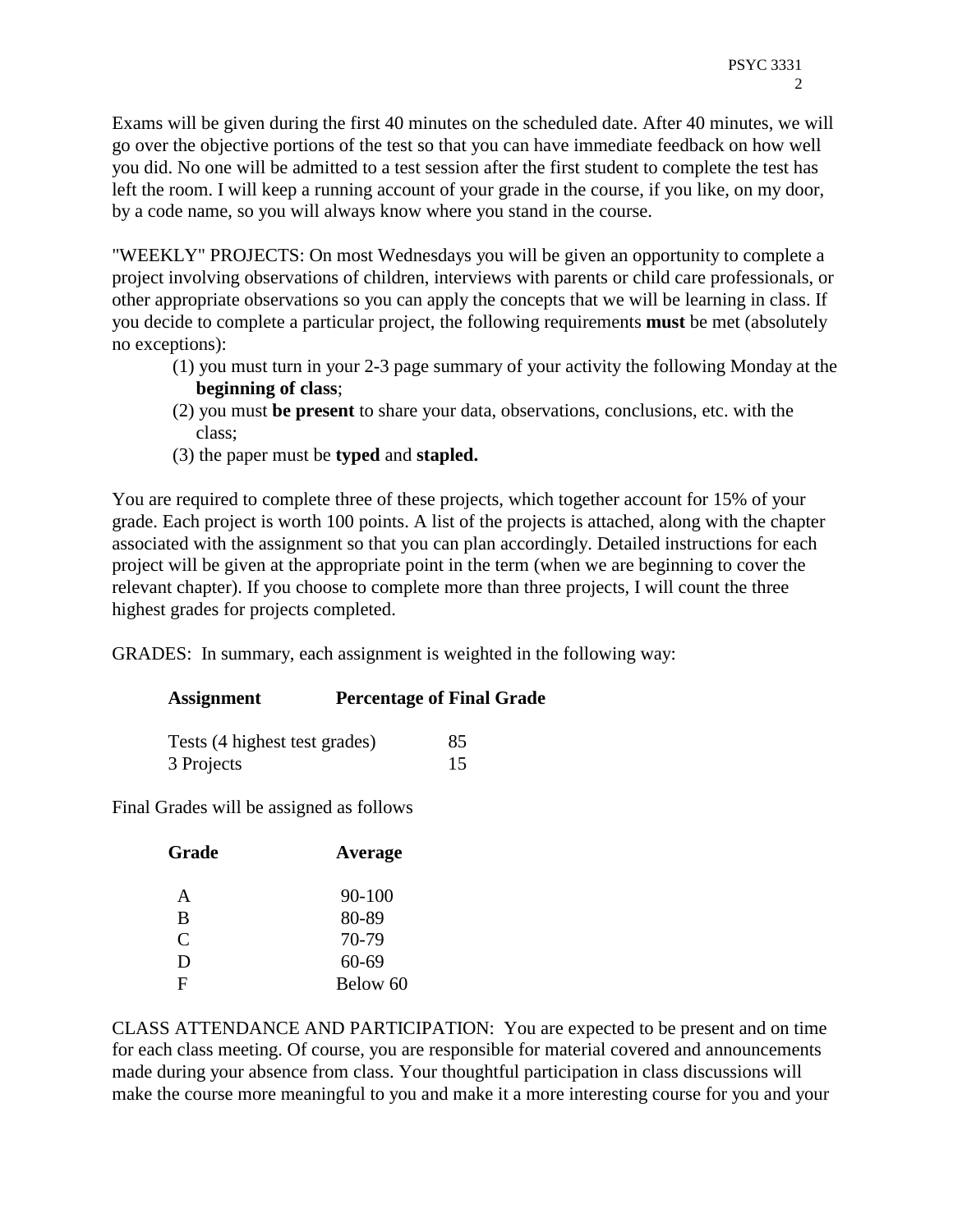peers. Reading newspapers or materials for other classes, sleeping, copying missed notes, and other behaviors that are not "on task" during class sessions are distracting to me and to those around you and will not be allowed. Please turn off your cell phone before you come to class. When you are present in class, I expect you to have read the assignment and be ready to participate in class activities. Just as you expect me to be prepared for class, I expect you to do your part in preparing for the learning session.

Class time will be spent primarily with lectures, but practical exercises, demonstrations, film clips, and discussions will be included. I welcome your questions and relevant contributions to class discussions.

ACADEMIC DISHONESTY: Cases of academic dishonesty are dealt with according to policies outlined in the student handbook. You should note that the minimum penalty requires a grade of "0" for the assigned task and academic probation for one term for a first offense. Academic dishonesty involves representing any work turned in (whether tests, papers, etc.) completed in any part by others as your own.

ADMINISTRIVIA: I am very interested in your getting a lot out of this course and hope that you enjoy it as well. I will be happy to discuss questions related to the course during my office hours. If you are not free during my office hours, we can schedule a meeting at a mutually convenient time. Generally, when my office door is open, I am happy to see you. However, when my door is closed, it is a signal that I prefer not to be disturbed or am not in. I would especially appreciate not being interrupted during the half-hour before a class when I am reviewing my notes and getting ready for class. Feel free to e-mail me if you like.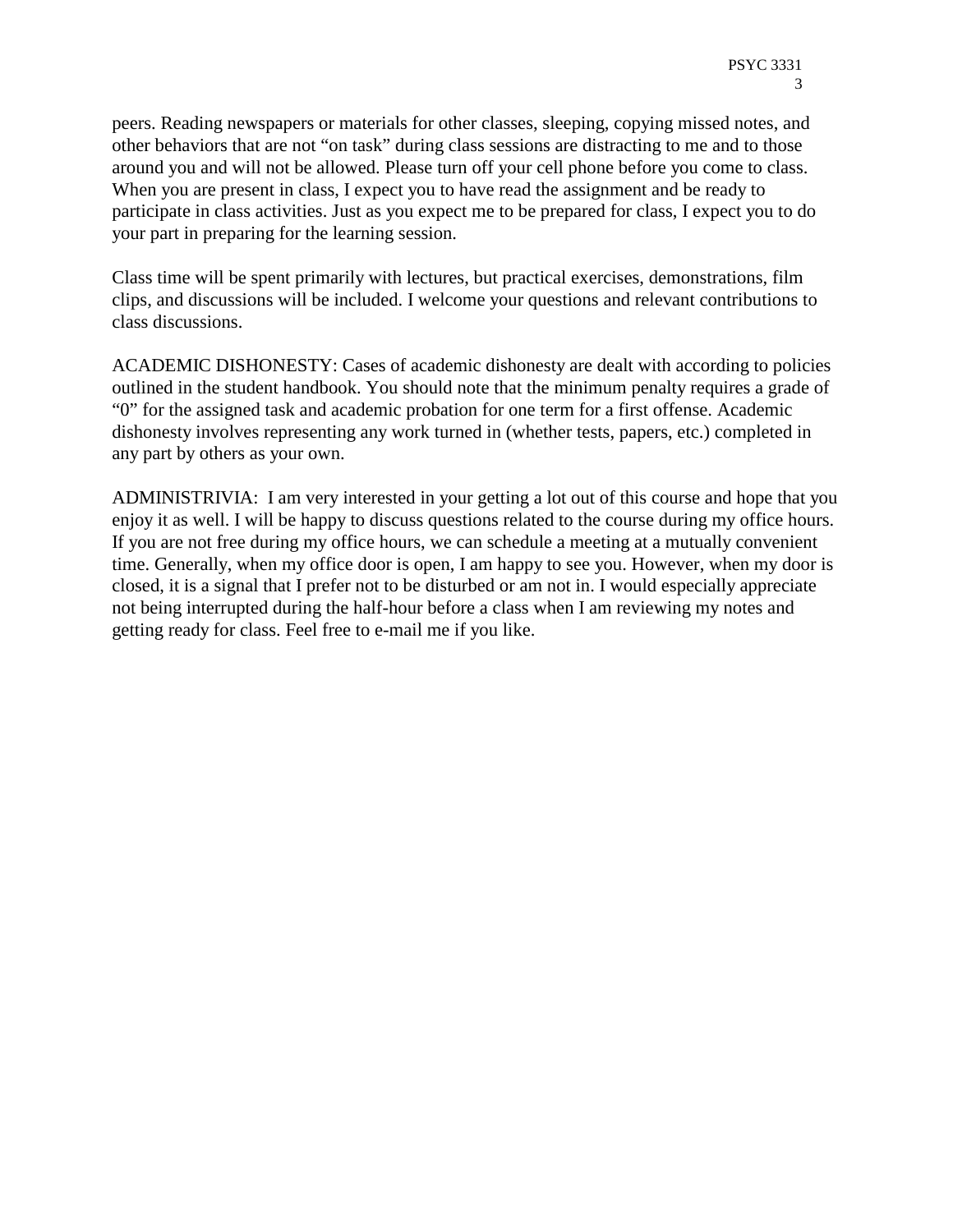# **Date Topic Reading Assignment (Page #'s)** *January* 6 Introduction to Course 8 Principles and Issues in Development 1-13 10 Scientific Study of Children 14-27 13 Theories of Development 29-41 15 (con't) 41-49 17 (con't) 49-56 20 MLK Day 22 Genetics and Environmental Foundations 59-85 24 (con't) 85-93 27 Prenatal Development 99-107 29 Teratogens 108-122 31 Conception and Technology 122-130 *February 3* **Test 1** 5 The Newborn 145-157 7 Early Physical Development 163-171 10 Reflexes and Early Sensory Capabilities 172, 175-179 12 Cognitive Development in Infancy 191-207 14 Early Language Development 209-215 17 Early Psychosocial Development 221-229 18 **Last Day to Withdraw without Penalty**  19 Attachment 229-244 21 Cognitive Development in Early Childhood 279-289 24 (con't) 289-295 26 Day Care and Preschool 295-307 28 **Test 2** *March*

#### **COURSE OUTLINE AND READING ASSIGNMENTS**

| 3         | Psychosocial Development in Early Childhood | 311-327 |
|-----------|---------------------------------------------|---------|
| $5 \quad$ | $\text{(con't)}$                            | 327-332 |
|           | (con't)                                     | 335-336 |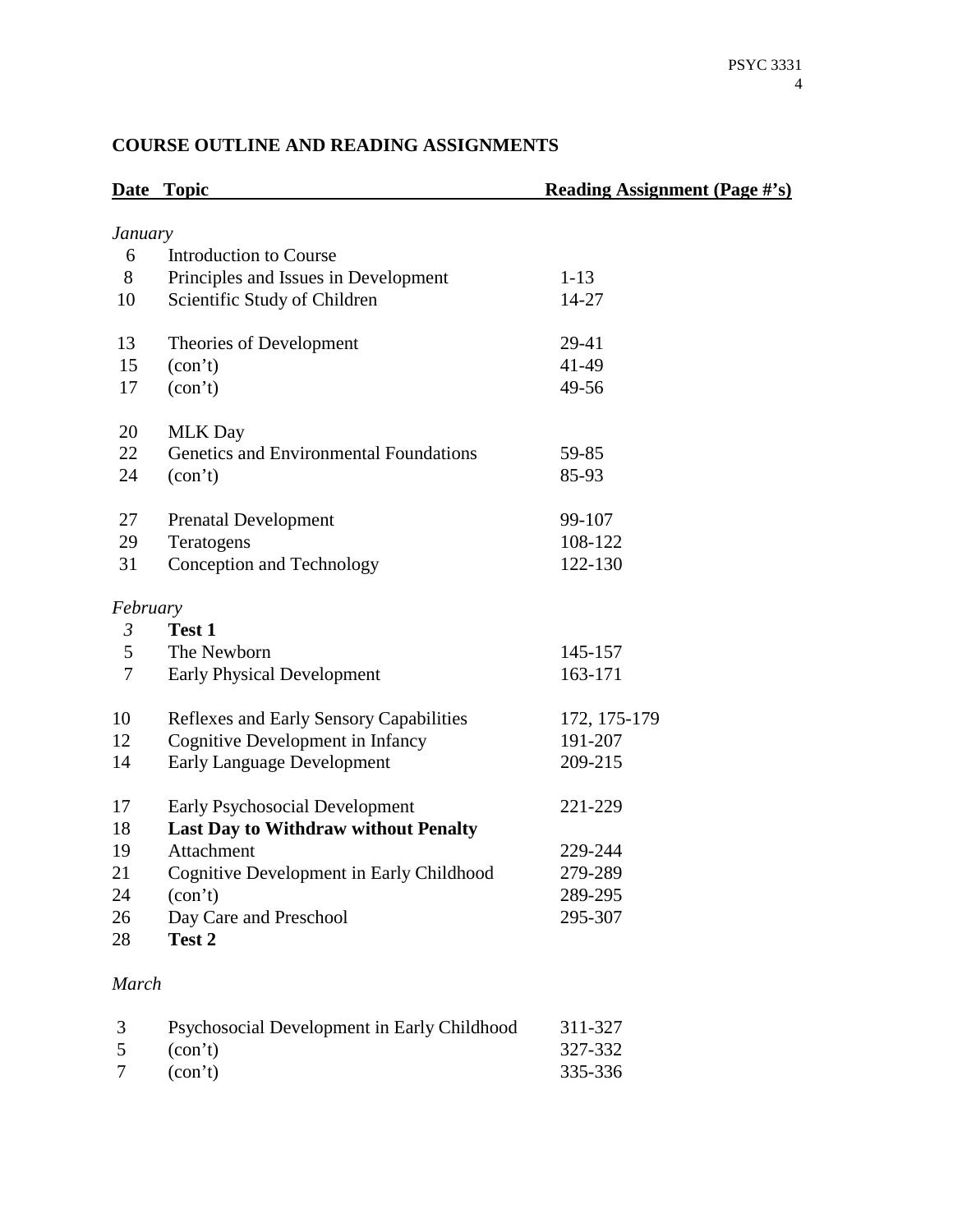| 10 | Physical Development in Middle Childhood | 346-360 |
|----|------------------------------------------|---------|
| 12 | $\text{(con'}t)$                         | 363-365 |
| 14 | $\text{(con't)}$                         |         |

## 17-21 Spring break

| 24 | Cognitive Development in Middle Childhood | 371-381 |
|----|-------------------------------------------|---------|
| 26 | (con't)                                   | 381-394 |
| 28 | (con't)                                   | 394-400 |

### 31 **Test 3**

# *April*

| 2              | Psychosocial Development in Middle Childhood | 403-411 |
|----------------|----------------------------------------------|---------|
| $\overline{4}$ | (con't)                                      | 411-416 |
|                |                                              |         |
| 7              | (con't)                                      | 416-429 |
| 9              | Cognitive Development in Adolescence         | 465-472 |
| 11             | (con't)                                      | 472-479 |
| 14             | (con't)                                      | 481-489 |
| 16             | $(\text{con}^{\dagger})$                     | 489-491 |
| 18             | Psychosocial Development in Adolescence      | 495-505 |
| 21             | (con't)                                      | 505-509 |
| 23             | (con't)                                      | 521-523 |
| 25             | Test 4                                       |         |
| 28             | Last Day of Class                            |         |

*May*  Final Exam (12:30 – 2:30)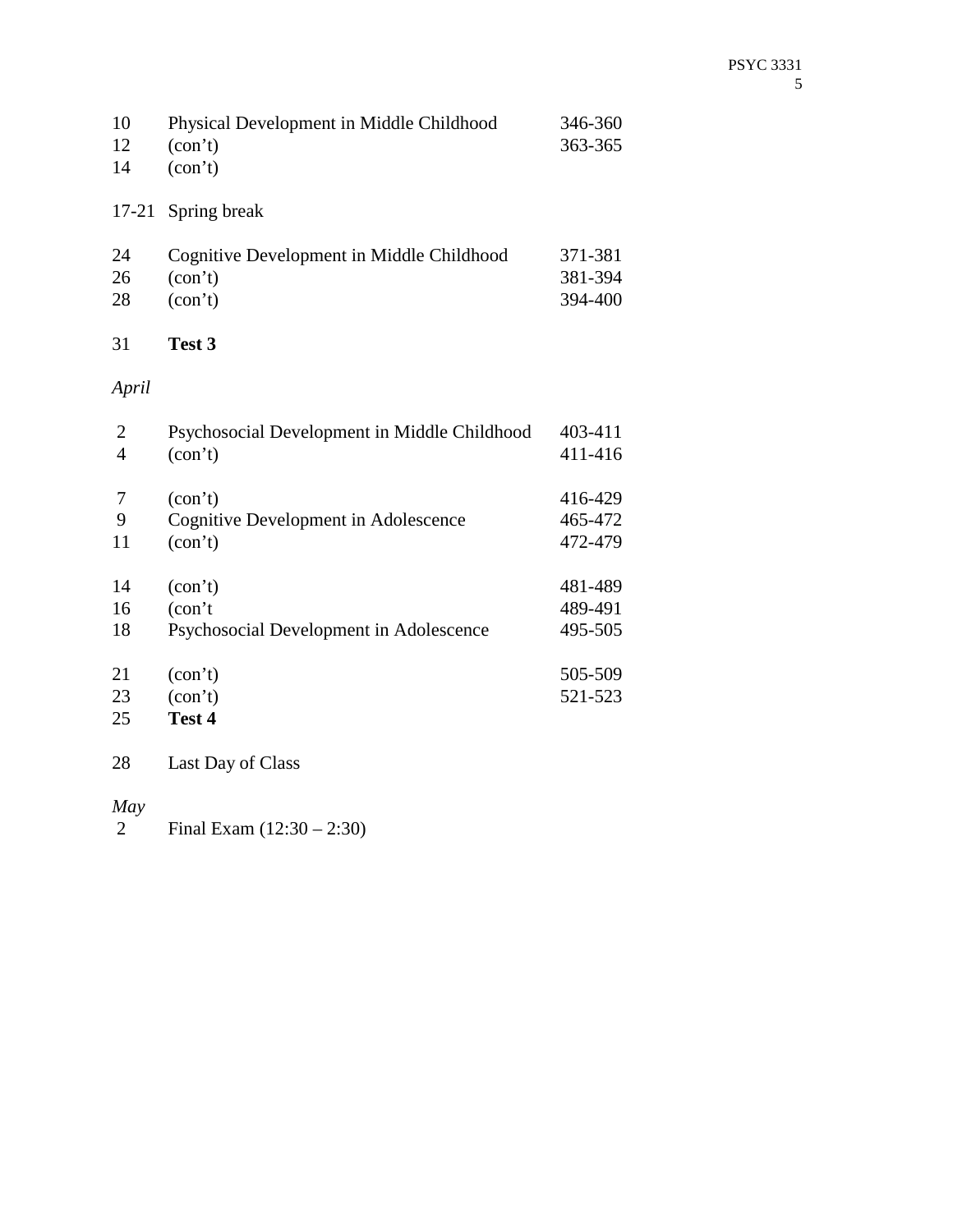### Child Psychology Project Index

The following is a brief description of each of the projects that you will have an opportunity to complete this semester. You can decide early which of the three projects interest you most and plan accordingly. **Select only one project from a particular chapter**. Note that if you do not have access to children, you should consider projects with an asterisk. Specific instructions for each project assignment will be given when we cover the appropriate chapter.

| Project | <b>Brief Description</b>                                                                                                                                                                       | Chapter        |
|---------|------------------------------------------------------------------------------------------------------------------------------------------------------------------------------------------------|----------------|
| $*1$    | Observe and record the behavior of a child 2-8 years old for<br>15 minutes with another student from this class.                                                                               | $\mathbf{1}$   |
| $*2$    | Review journal articles in the library which illustrate major<br>theories in child psychology.                                                                                                 | $\overline{2}$ |
| $*3$    | Interview four adults outside of class with regard to their<br>attitudes concerning various technological advances in<br>prenatal development.                                                 | 3              |
| $*4$    | Estimate what it costs to have a baby and maintain the infant<br>for the first year. You will talk with hospitals, physicians'<br>offices, and price baby equipment at department stores, etc. | 5              |
| $*5$    | Watch the TeleTubbies TV show and describe how the show<br>is designed to increase the cognitive and language skills of<br>toddlers.                                                           | 7              |
| 6       | Observe two preoperational or concrete operational children<br>(about 3-9 years old) completing Piagetian conservation tasks.                                                                  | 10             |
| 7       | Interview two preschool (3-5 years) children individually<br>about their knowledge of the physical world.                                                                                      | 10             |
| 8       | Interview one three-year-old and one five-year old about their<br>absolute knowledge. Compare the results.                                                                                     | 10             |
| 9       | Interview two children in middle childhood/early adolescence<br>(9-16 years old) with regard to their moral development.                                                                       | 13             |
| $*10$   | View the movie, "Breakfast Club," and describe the moral<br>development levels of four of the main characters.                                                                                 | 16             |